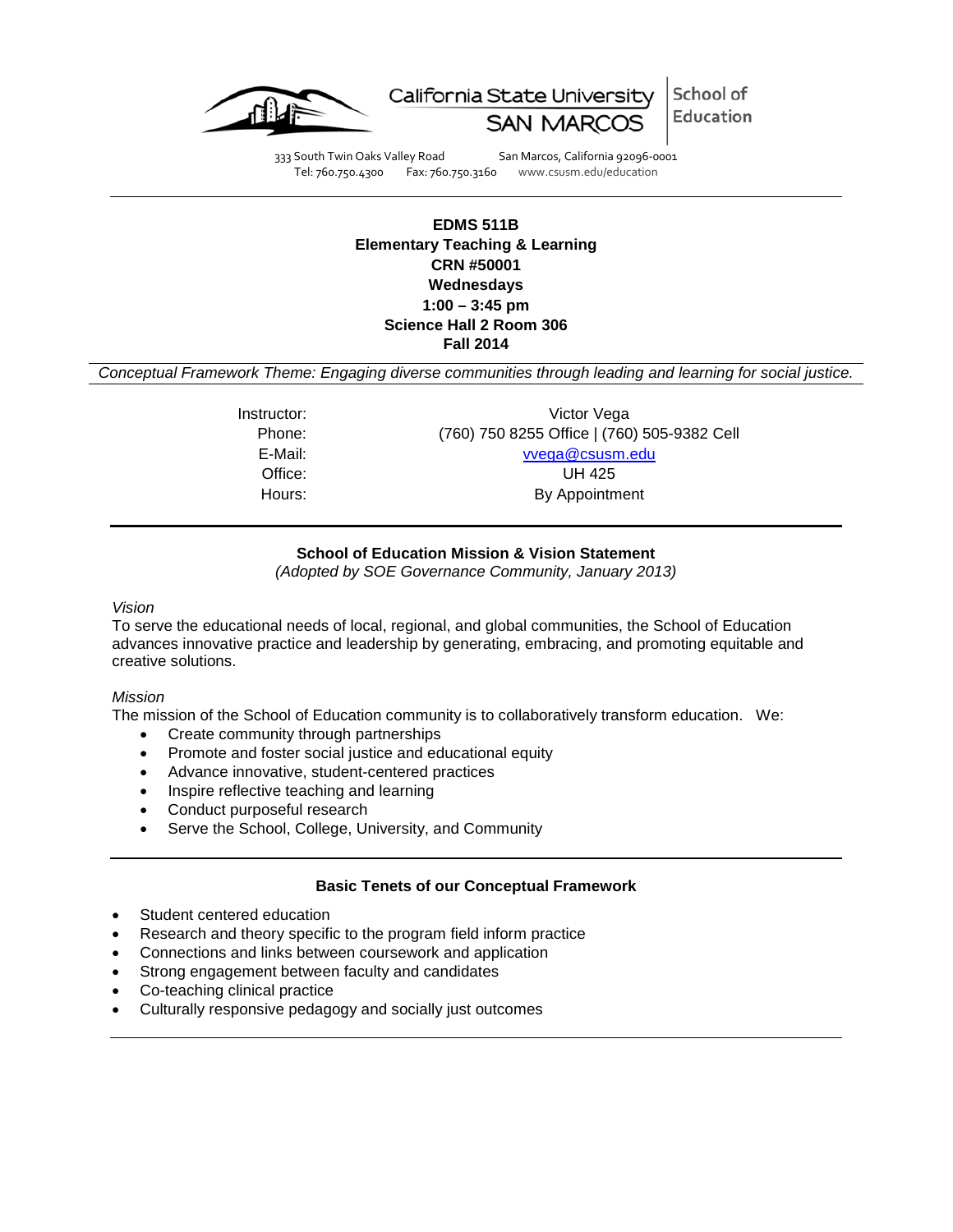# **Table of Contents**

#### **COURSE DESCRIPTION ELEMENTARY TEACHING AND LEARNING I**

<span id="page-1-0"></span>Focuses on developing a preliminary understanding of learning theory and instructional practice in technology-integrated and inclusive elementary classrooms. *Enrollment restricted to students in the ICP.*

#### **Prerequisite**

<span id="page-1-1"></span>• Consent of Program Coordinator.

#### **Course Objectives**

<span id="page-1-2"></span>The purposes of this course are threefold:

- to expand pre-service candidates knowledge about general learning theories and experiences with a range of pedagogical practices;
- to enhance pre-service candidates' awareness of the multiple perspectives and learning styles that exist in diverse classrooms and other education-related settings;
- <span id="page-1-3"></span>• to provide a safe environment for pre-service candidates' discussion of, and experimentation with, a variety of techniques and methods of instruction.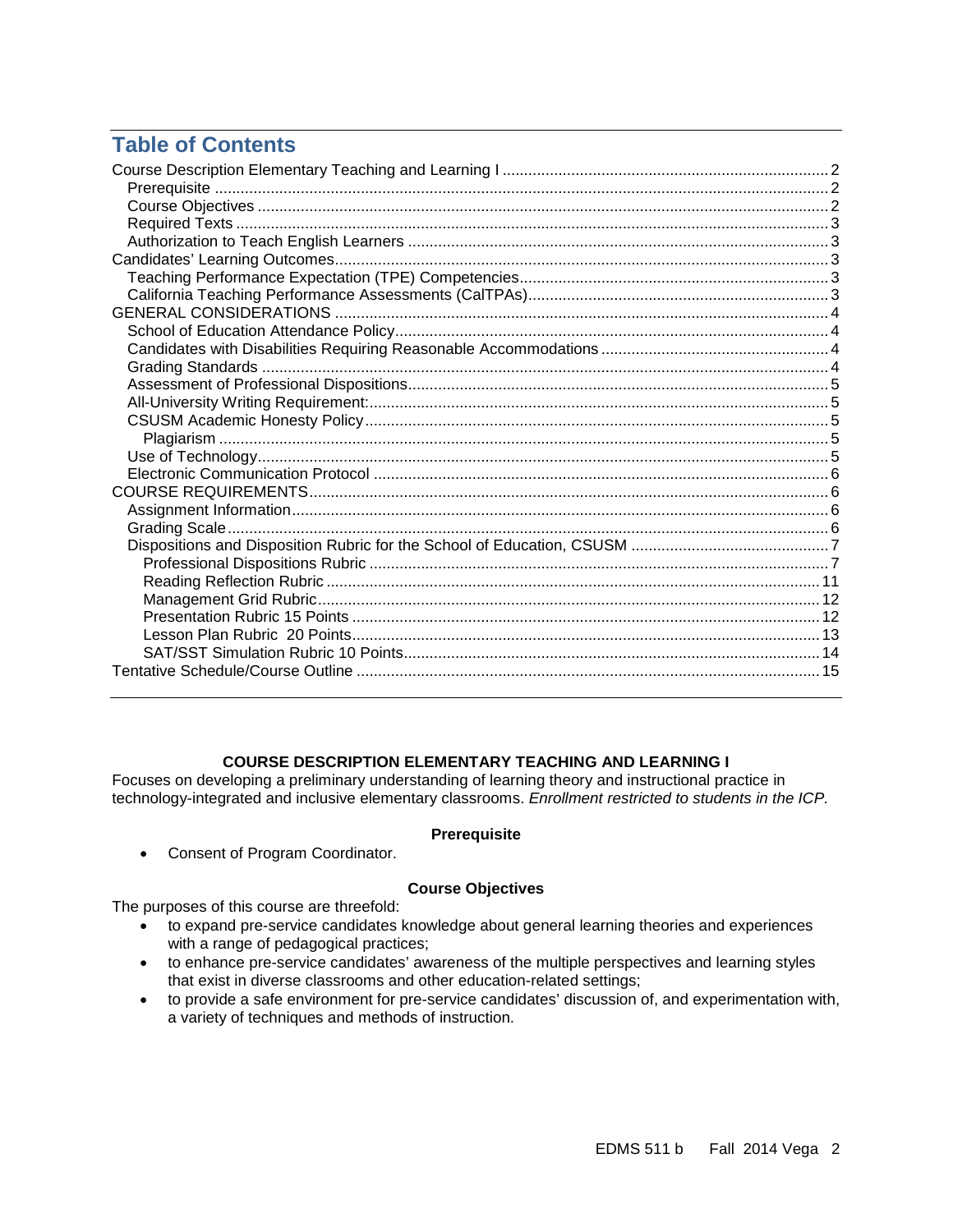#### **Required Texts**

- Lemov, D. (2010). Teach Like a Champion: 49 techniques that put students on the path to college, with DVD, Jossey-Bass, San Francisco, CA.
- Turnbull A., Turnbull, R. & Wehmeyer, M.L. (2010). Exceptional lives: Special education in today's school (7th ed). Upper Saddle River, NJ: Pearson, Merrill Prentice Hall.
- Tomlinson, C. A. (1999). The differentiated classroom: Responding to the needs of all learners. Alexandria, VA: Association for Supervision and Curriculum Development. (Available as an ebook online. Connect at this site: [http://pac.csusm.edu/search~S5?/atomlinson/atomlinson/1%2C27%2C52%2CB/frameset&F](http://pac.csusm.edu/search~S5?/atomlinson/atomlinson/1%2C27%2C52%2CB/frameset&FF=atomlinson+carol+a&1%2C%2C8) [F=atomlinson+carol+a&1%2C%2C8.](http://pac.csusm.edu/search~S5?/atomlinson/atomlinson/1%2C27%2C52%2CB/frameset&FF=atomlinson+carol+a&1%2C%2C8))

#### **Authorization to Teach English Learners**

<span id="page-2-0"></span>This credential program has been specifically designed to prepare teachers for the diversity of languages often encountered in California public school classrooms. The authorization to teach English learners is met through the infusion of content and experiences within the credential program, as well as additional coursework. Students successfully completing this program receive a credential with authorization to teach English learners. *(Approved by CCTC in SB 2042 Program Standards, August 02*

#### **CANDIDATES' LEARNING OUTCOMES**

<span id="page-2-1"></span>Candidates will develop a Lesson Design to be used in future coursework. The Lesson Design includes content standards, assessment, student activities, and instructional strategies with differentiation for English Learners, students with special needs, and GATE students. Candidates will become familiar with the (1) Student Assistance Team (a.k.a. Student Study Team) process and the role of classroom teachers, and (2) classroom management strategies, with emphasis on diverse learners. Candidates will observe elementary students to prepare for focused observation of children as teachers.

#### **Teaching Performance Expectation (TPE) Competencies**

<span id="page-2-2"></span>The course objectives, assignments, and assessments have been aligned with the CTC standards for Multiple Subject Credential. This course is designed to help candidates seeking a California teaching credential to develop the skills, knowledge, and attitudes necessary to assist schools and district in implementing effective programs for all students. The successful candidate will be able to merge theory and practice in order to realize a comprehensive and extensive educational program for all students.

#### **California Teaching Performance Assessments (CalTPAs)**

<span id="page-2-3"></span>Beginning July 1, 2008, all California credential candidates must successfully complete a state-approved system of teaching performance assessment (TPAs), to be embedded in the credential program of preparation. At CSUSM this assessment system is called the CalTPA, or the TPA for short.

To assist candidates' successful completion of the TPAs, a series of informational seminars are offered over the course of the program. TPA-related questions and logistical concerns are addressed during the seminars. Candidates' attendance to TPA seminars will greatly contribute to their success on the assessments.

Additionally, SOE courses use common pedagogical language, lesson plans (lesson designs), and unit plans (unit designs) in order to support and ensure candidates' success on the TPA, and more importantly, in the candidates' credential program.

<span id="page-2-4"></span>The CalTPA Candidate Handbook, TPA seminar schedule, and other TPA support materials can be found on the SOE website provided at the website provided:<http://www.csusm.edu/education/CalTPA/ProgramMaterialsTPA.html>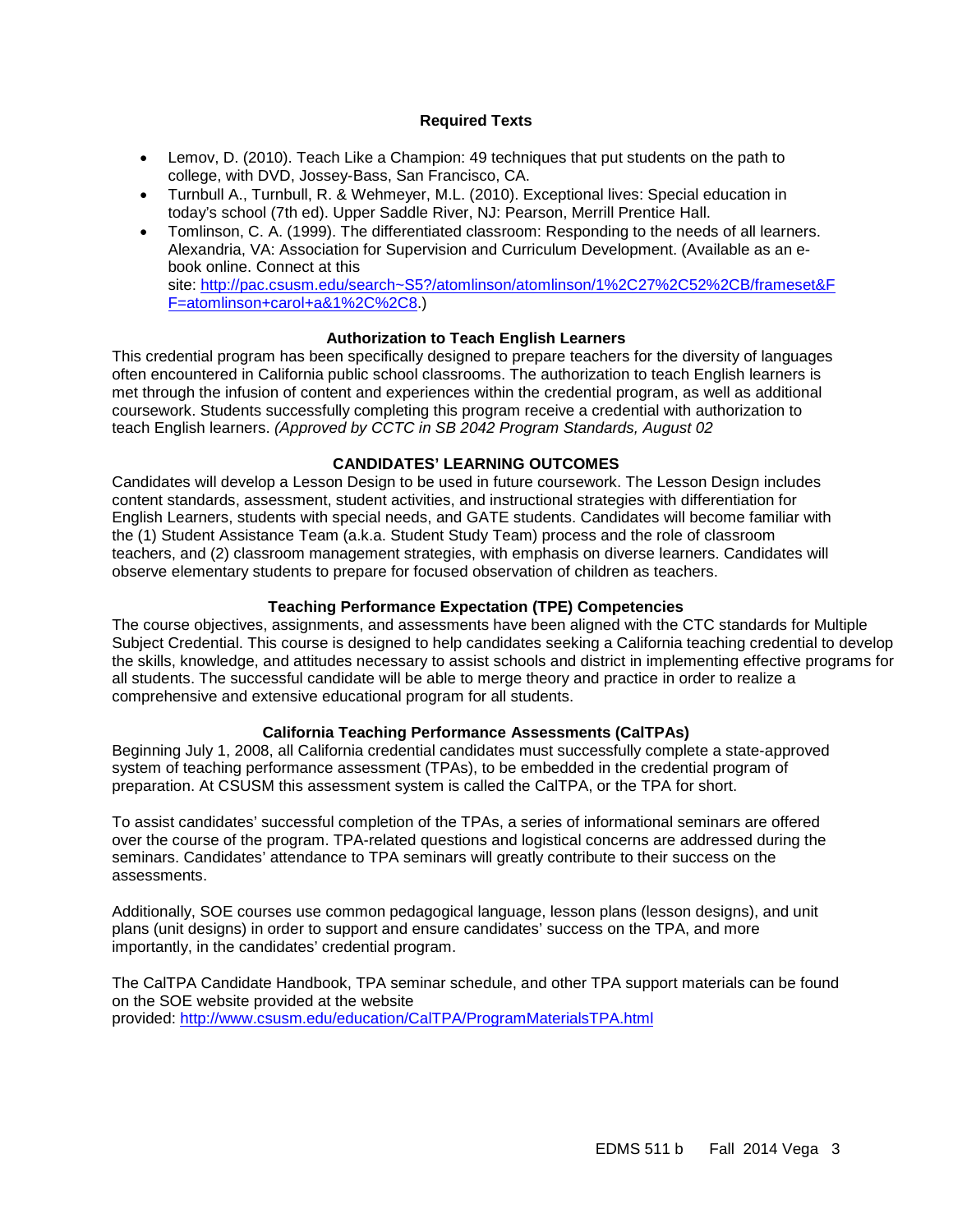#### **GENERAL CONSIDERATIONS**

#### **School of Education Attendance Policy**

<span id="page-3-0"></span>Due to the dynamic and interactive nature of courses in the School of Education, all students are expected to attend all classes and participate actively. At a minimum, students must attend more than 80% of class time, or s/he **may not receive a passing grade** for the course at the discretion of the instructor. Individual instructors may adopt more stringent attendance requirements. Should the student have extenuating circumstances, s/he should contact the instructor as soon as possible. *(Approved: 12/19/97)*

**For this class,** students missing more than one class session cannot earn an A or A-. Students missing more than two class sessions cannot earn a B or B+. Students missing more than three classes cannot earn a C+. Arriving late or leaving early by more than 20 minutes counts as an absence. Notifying the instructor does not excuse an absence. All assignments must be turned in on due date even in case of an absence. If candidates miss class in which group work is conducted, they will have 5 points deducted from their grade on that project.

#### **Candidates with Disabilities Requiring Reasonable Accommodations**

<span id="page-3-1"></span>Candidates with disabilities who require reasonable accommodations must be approved for services by providing appropriate and recent documentation to the Office of Disable Student Services (DSS). This office is located in Craven Hall 4300, and can be contacted by phone at (760) 750-4905, or TTY (760) 750-4909. Candidates authorized by DSS to receive reasonable accommodations should meet with their instructor privately to ensure confidentiality.

#### **Grading Standards**

<span id="page-3-2"></span>All candidates will come prepared to class; readings and homework assignments are listed on the dates on which they are due. All required work is expected to be on time. One grade level will be deducted for each class meeting for which it is late (e.g., an "A" assignment that is submitted one class session late will be marked down to a "B" each week after that will drop 10% of possible points). Unless prior instructor approval is secured, assignments will not be accepted three class sessions after which they are due. Exceptions will be handled on a case-by-case basis, as determined by the instructor.

All candidates will use New Times Roman 12 font and double space all written work. **It is expected that candidates will proofread and edit their assignments prior to submission.** Candidates will ensure that the text is error-free (grammar, spelling), and ideas are logically and concisely presented. The assignment's grade will be negatively affected as a result of this oversight. All citations, where appropriate, will use American Psychological Association (APA) format. Consult American Psychological Association (APA) Manual ( $6<sup>th</sup>$  ed.) for citation guidance at [www.apa.org](http://www.apa.org/) or [http://owl.english.purdue.edu/owl/resource/560/01/.](http://owl.english.purdue.edu/owl/resource/560/01/) Grading will also be affected by "professional demeanor." Candidates will conduct themselves in ways generally expected of those entering the education profession, including:

- On-time arrival to all class sessions;
- Advance preparation of readings and timely submission of assignments;
- Respectful participation in all settings (e.g., whole group, small group, in/outside of class);
- <span id="page-3-3"></span>• Carefully considered, culturally aware approaches to solution-finding.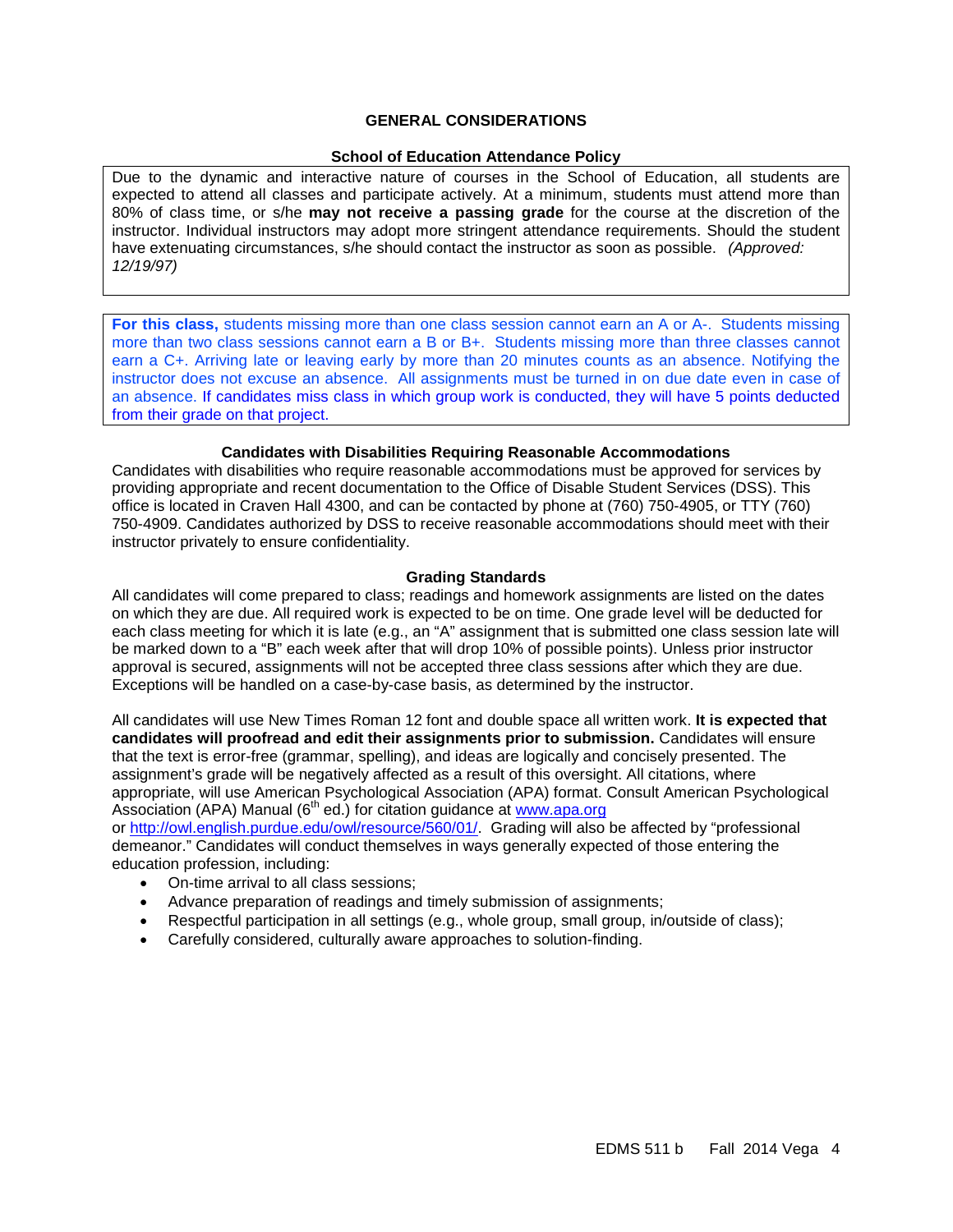#### **Assessment of Professional Dispositions**

Assessing a candidate's dispositions within a professional preparation program is recognition that teaching and working with learners of all ages requires not only specific content knowledge and pedagogical skills, but positive attitudes about multiple dimensions of the profession. The School of Education has identified six dispositions – social justice and equity, collaboration, critical thinking, professional ethics, reflective teaching and learning, and life-long learning—and developed an assessment rubric. For each dispositional element, there are three levels of performance - *unacceptable*, *initial target*, and *advanced target*. The description and rubric for the three levels of performance offer measurable behaviors and examples.

The assessment is designed to provide candidates with ongoing feedback for their growth in professional dispositions and includes a self-assessment by the candidate. The dispositions and rubric are presented, explained and assessed in one or more designated courses in each program as well as in clinical practice. Based upon assessment feedback candidates will compose a reflection that becomes part of the candidate's Teaching Performance Expectation portfolio. Candidates are expected to meet the level of *initial target* during the program.

#### **All-University Writing Requirement:**

<span id="page-4-0"></span>In keeping with the All-University Writing Requirement, all 3-unit courses must have a writing component of at least 2,500 words. This will be met through written reactions and reflections related to assigned readings/assignments.

#### **CSUSM Academic Honesty Policy**

<span id="page-4-1"></span>"Students will be expected to adhere to standards of academic honesty and integrity, as outlined in the Student Academic Honesty Policy. All written work and oral presentation assignments must be original work. All ideas/materials that are borrowed from other sources must have appropriate references to the original sources. Any quoted material should give credit to the source and be punctuated with quotation marks.

Students are responsible for honest completion of their work including examinations. There will be no tolerance for infractions. If you believe there has been an infraction by someone in the class, please bring it to the instructor's attention. The instructor reserves the right to discipline any student for academic dishonesty in accordance with the general rules and regulations of the university. Disciplinary action may include the lowering of grades and/or the assignment of a failing grade for an exam, assignment, or the class as a whole." Incidents of dishonest will be reported to the program coordinator, Dean and Associate Dean and the Dean of Students for the University.

#### <span id="page-4-2"></span>**Plagiarism**

As an educator, it is expected that each candidate will do his/her own work, and contribute equally to group projects and processes. Plagiarism or cheating is unacceptable under any circumstances. If you are in doubt about whether your work is paraphrased or plagiarized see the Plagiarism Prevention for Students website [http://library.csusm.edu/plagiarism/index.html.](http://library.csusm.edu/plagiarism/index.html) If there are questions about academic honesty, please consult the University Catalog or your instructor.

#### **Use of Technology**

<span id="page-4-4"></span><span id="page-4-3"></span>Candidates are expected to demonstrate competency in the use of various forms of technology (i.e. word processing, electronic mail, Cougar Courses, use of the Internet, and/or multimedia presentations). Specific requirements for course assignments with regard to technology are at the discretion of the instructor. Keep a digital copy of all assignments for use in your teaching portfolio. All assignments will be submitted online, and some will be submitted in hard copy as well. Details will be given in class.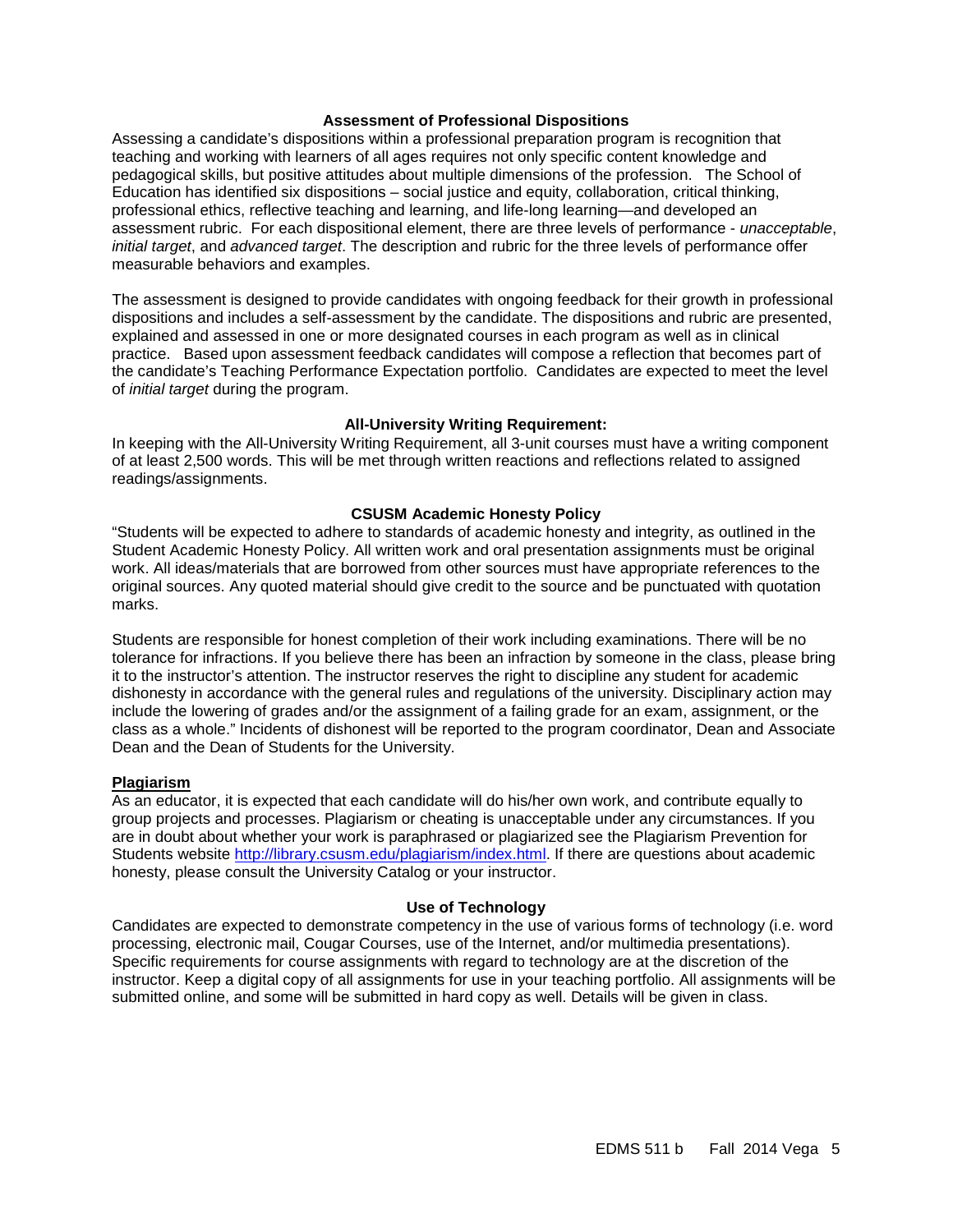#### **Electronic Communication Protocol**

Electronic correspondence is a part of your professional interactions. If you need to contact the instructor, e-mail is often the easiest way to do so. It is my intention to respond to all received e-mails in a timely manner. Please be reminded that e-mail and on-line discussions are a very specific form of communication, with their own nuances and etiquette. For instance, electronic messages sent in all upper case (or lower case) letters, major typos, or slang, often communicate more than the sender originally intended. With that said, please be mindful of all e-mail and on-line discussion messages you send to your colleagues, to faculty members in the School of Education, or to persons within the greater educational community. All electronic messages should be crafted with professionalism and care. Things to consider:

- Would I say in person what this electronic message specifically says?
- How could this message be misconstrued?
- Does this message represent my highest self?
- Am I sending this electronic message to avoid a face-to-face conversation?

<span id="page-5-0"></span>In addition, if there is ever a concern with an electronic message sent to you, please talk with the author in person in order to correct any confusion.

#### **COURSE REQUIREMENTS**

#### **Assignment Information**

<span id="page-5-1"></span>

| <b>ASSIGNMENTS</b>                                                              | <b>POINTS</b> |
|---------------------------------------------------------------------------------|---------------|
| Reflections (5)                                                                 | 10            |
|                                                                                 |               |
| <b>Student Learning Profile</b>                                                 | 15            |
| Management Plan Matrix                                                          | 15            |
| Lesson Design                                                                   | 20            |
| Peer Teaching Demonstration                                                     | 15            |
| <b>SAT/SST Simulation</b>                                                       | 10            |
| Clip of the Week                                                                | 5             |
| Attendance and Class Participation                                              | 10            |
| Total Points<br>$\mathbf{A}$ and $\mathbf{B}$ and $\mathbf{A}$ and $\mathbf{A}$ | 100           |

### **Grading Scale**

<span id="page-5-2"></span>

|                 | $A = 93-100$       | $A - 90 - 92$ |
|-----------------|--------------------|---------------|
| $B+ = 87-89$    | $B = 83 - 86$      | $B - 80 - 82$ |
| $C_{+}$ = 77-79 | $C = 73-76$        | $C = 70-72$   |
| $D = 60 - 69$   | $F = 59$ or lower. |               |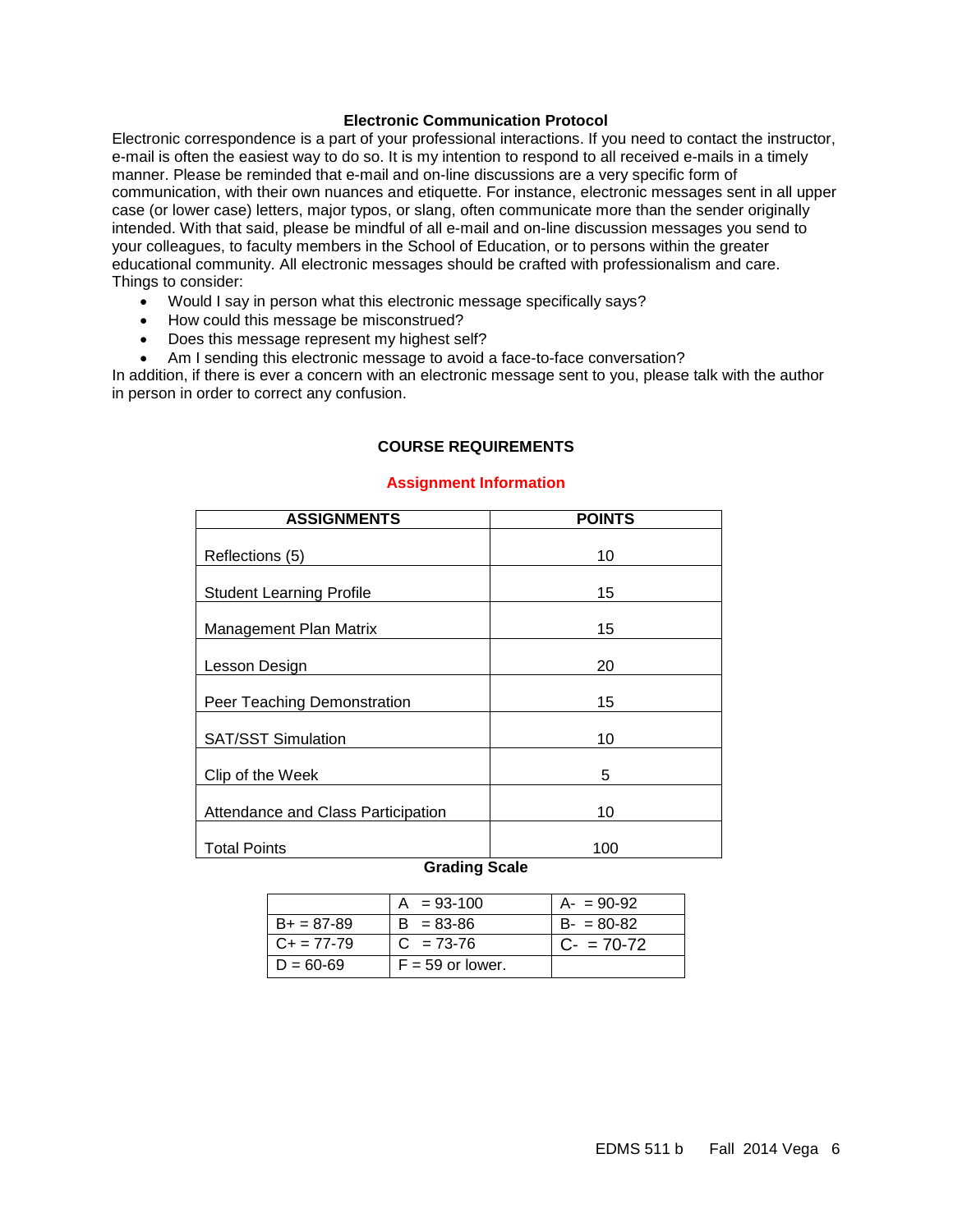#### Attendance, Professional Disposition, and Class Participation **10 points**

First is the expectation that you will attend all class sessions prepared to actively participate in class activities, group and individual sharing, and discussions on various topics and assigned reading**.** Please see the guidelines for the **School of Education Attendance Policy** and the attendance requirements for this course on page 2 of this syllabus.

Principals evaluate teachers on performance of non-instructional responsibilities. Punctuality, attendance, collaboration with colleagues, and professionalism all fall under this category. Your professional disposition is related to how you conduct yourself in class and at a school site. Please communicate any attendance issues directly with the instructor.

### **Dispositions and Disposition Rubric for the School of Education, CSUSM**

<span id="page-6-0"></span><http://www.csusm.edu/education/ClinicalPractice/HandbookSS.html>

#### <span id="page-6-1"></span>**Professional Dispositions Rubric**

The School of Education of California State University San Marcos fosters the development of the following professional dispositions among our candidates. Candidates increasingly reflect these dispositions in their work with students, families, and communities.

| <b>Dispositional Element</b>  | <b>Unacceptable</b>      | <b>Initial Target</b>         | <b>Advanced Target</b>        |
|-------------------------------|--------------------------|-------------------------------|-------------------------------|
|                               | 1<br>$\mathbf{2}$        | 3<br>4                        | 5                             |
| 1. Social Justice and Equity  | Behaves in a manner      | Consistently models           | Consistently models           |
|                               | that is discriminatory,  | respect for all learners.     | respect for all learners.     |
| Candidates appreciate the     | intolerant, or close-    | Behaves in ways that          | Behaves in ways that          |
| languages, communities, and   | minded, Resists          | reflect concern and           | reflect concern and           |
| experiences learners bring to | working with some        | equitable effort on behalf of | equitable effort on behalf of |
| the classroom. Candidates     | groups or individuals,   | all. Written work and other   | all. Written work and other   |
| advocate for and support      | makes derogatory         | expressions reflect           | expressions reflect           |
| marginalized communities and  | remarks, or rejects      | understanding of diversity    | understanding of diversity    |
| individuals.                  | views based on           | (race, gender, culture,       | (race, gender, culture,       |
|                               | factors such as          | exceptionalities). Selects    | exceptionalities). Selects    |
|                               | gender,                  | materials, designs            | materials, designs            |
|                               | exceptionalities, race,  | activities, and interacts in  | activities, and interacts in  |
|                               | culture, religion, or    | ways that demonstrate         | ways that demonstrate         |
|                               | socioeconomic            | appreciation of diversity     | appreciation of diversity     |
|                               | background. Selects      | (e.g., includes models from   | (e.g., includes models from   |
|                               | materials, designs       | diverse                       | diverse                       |
|                               | activities, or interacts | backgrounds/settings in       | backgrounds/settings in       |
|                               | in ways that promotes    | learning experiences and      | learning experiences and      |
|                               | stereotypes or           | provides opportunities for    | provides opportunities for    |
|                               | demeans others.          | students to hear, consider,   | students to hear, consider,   |
|                               | Does not take            | discuss different             | discuss different             |
|                               | appropriate initiative   | viewpoints). Interacts with   | viewpoints). Interacts in     |
|                               | to understand and        | students in ways that         | ways that consider            |
|                               | identify student needs   | consider individual           | individual differences and    |
|                               | and/or provide           | differences and life          | life experiences. Takes       |
|                               | learning experiences     | experiences. Takes care to    | care to provide appropriate   |
|                               | that meet the needs      | provide appropriate           | experiences for all           |
|                               | of all students. Fails   | experiences for all           | students.                     |
|                               | to provide extra         | students. Consistently        |                               |
|                               | assistance or            | advocates for inclusion and   | Works to influence others'    |
|                               | alternative learning     | consideration of diverse      | provision of services for     |
|                               | experiences when         | perspectives.                 | those beyond those in         |
|                               | needed. Repeatedly       |                               | his/her immediate setting.    |
|                               | excludes some            |                               | Seeks forums or leads         |
|                               | students from learning   |                               | efforts to advocate for       |
|                               | experiences. Gives       |                               | inclusion and consideration   |
|                               | preferential treatment   |                               | of diverse perspectives.      |
|                               | to some students.        |                               |                               |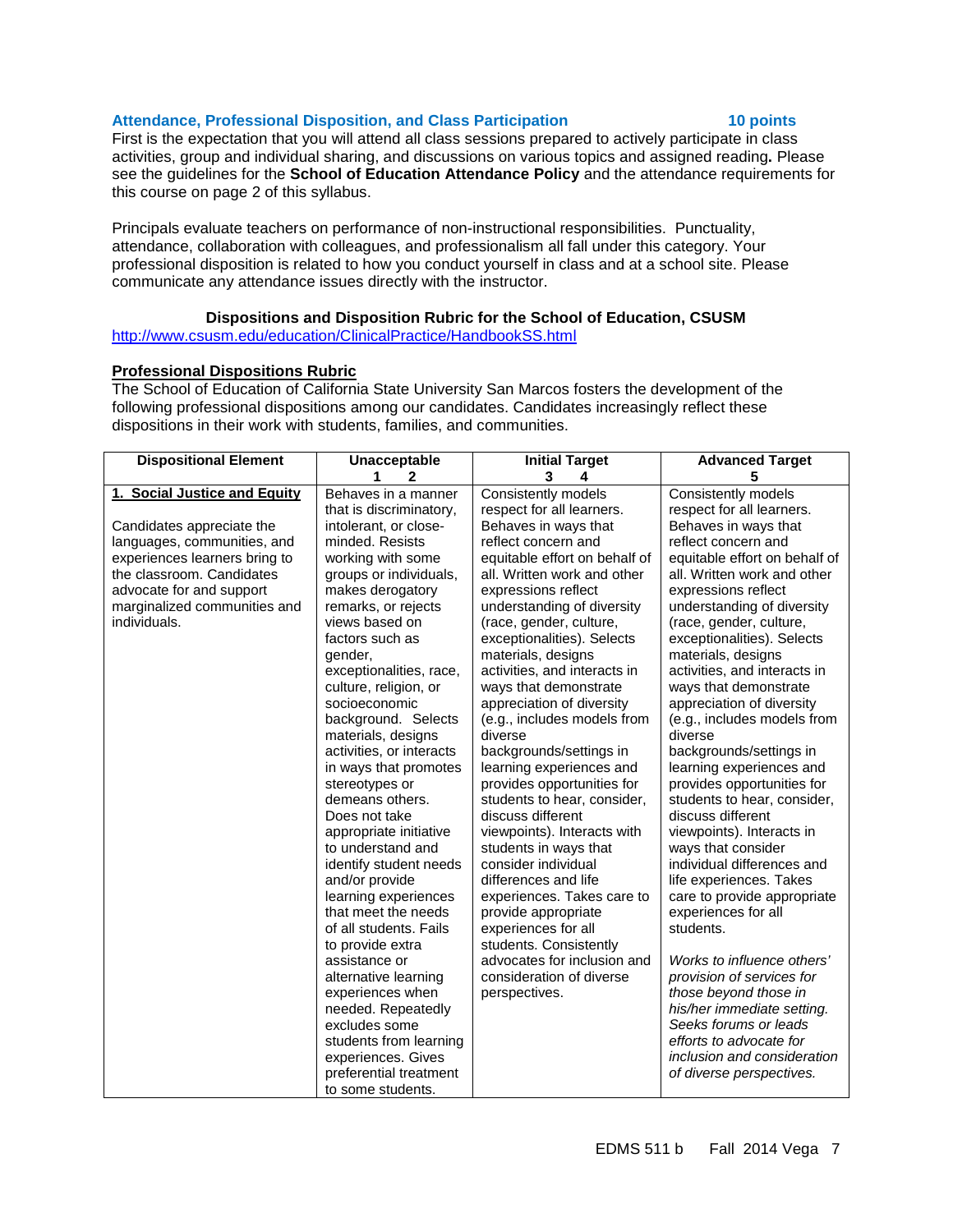| <b>Dispositional Element</b>                                                                                                                                                                                      | Unacceptable                                                                                                                                                                                                                                                                                                                                                                               | <b>Initial Target</b>                                                                                                                                                                                                                                                                                                                                                                                                                           | <b>Advanced Target</b>                                                                                                                                                                                                                                                                                                                                                                                                                                                                                                                                                                                                                                                                                                  |
|-------------------------------------------------------------------------------------------------------------------------------------------------------------------------------------------------------------------|--------------------------------------------------------------------------------------------------------------------------------------------------------------------------------------------------------------------------------------------------------------------------------------------------------------------------------------------------------------------------------------------|-------------------------------------------------------------------------------------------------------------------------------------------------------------------------------------------------------------------------------------------------------------------------------------------------------------------------------------------------------------------------------------------------------------------------------------------------|-------------------------------------------------------------------------------------------------------------------------------------------------------------------------------------------------------------------------------------------------------------------------------------------------------------------------------------------------------------------------------------------------------------------------------------------------------------------------------------------------------------------------------------------------------------------------------------------------------------------------------------------------------------------------------------------------------------------------|
|                                                                                                                                                                                                                   | 1<br>$\mathbf{2}$                                                                                                                                                                                                                                                                                                                                                                          | 3<br>4                                                                                                                                                                                                                                                                                                                                                                                                                                          | 5                                                                                                                                                                                                                                                                                                                                                                                                                                                                                                                                                                                                                                                                                                                       |
| 2.Collaboration<br>Candidates practice the skills<br>of collaboration in their<br>professional interactions with<br>students, colleagues,<br>parents/guardians/caregivers<br>and those in the wider<br>community. | Interacts with others<br>(students, parents,<br>colleagues) in ways<br>that does not<br>communicate respect.<br>For example, uses<br>destructive criticism,<br>derogatory remarks,<br>threats, physical<br>coercion, or other<br>inappropriate<br>language or behavior.<br>Does not reasonably<br>allow others to<br>express ideas.<br>Discourages or<br>undermines the work<br>of others. | Consistently interacts with<br>others (students, parents,<br>colleagues) in ways that<br>communicate respect such<br>as being courteous,<br>demonstrating consistency<br>and impartiality, and<br>providing opportunities for<br>others to express or<br>demonstrate their needs<br>and viewpoints. Values and<br>builds relationships.<br>Encourages and supports<br>participation and success<br>for all.                                     | Consistently interacts with<br>others (students, parents,<br>colleagues) in ways that<br>communicate respect such<br>as being courteous,<br>demonstrating consistency<br>and impartiality, and<br>providing opportunities for<br>others to express or<br>demonstrate their needs<br>and viewpoints. Values and<br>builds relationships.<br>Encourages and supports<br>participation and success<br>for all.<br>Advocates for the<br>expression of diverse<br>perspectives. Seeks<br>forums and leads efforts to<br>assist others in developing<br>understanding and skills in<br>being supportive of others<br>(e.g., students, parents,                                                                                |
| <b>3.Critical Thinking</b><br>Candidates analyze various<br>professional contexts, resulting<br>in more informed decision-<br>making about professional<br>practice.                                              | Does not gather,<br>analyze or use data to<br>make informed<br>decisions. Behaves in<br>ways that reflect a<br>belief that others<br>should provide what is<br>needed. Does not ask<br>appropriate questions<br>or take initiative to<br>work toward achieving<br>goals or solving<br>dilemmas.                                                                                            | Analyzes professional<br>contexts, by a) seeking<br>information from a variety<br>of sources to analyze<br>student needs and b)<br>planning and implementing<br>appropriate decisions<br>about professional<br>practice. Seeks a variety of<br>perspectives in exploring<br>issues. Asks questions and<br>takes action to achieve<br>goals or solve dilemmas.<br>Anticipates needs and<br>assists others in obtaining<br>or managing resources. | colleagues).<br>Analyzes professional<br>contexts, by a) seeking<br>information from a variety<br>of sources to analyze<br>student needs and b)<br>planning and implementing<br>appropriate decisions<br>about professional<br>practice. Seeks a variety of<br>perspectives in exploring<br>issues. Asks questions and<br>takes action to achieve<br>goals or solve dilemmas.<br>Anticipates needs and<br>assists others in obtaining<br>or managing resources.<br>Provides leadership in<br>solving dilemmas involving<br>the procurement or<br>distribution of resources.<br>Actively seeks or leads<br>opportunities to select or<br>create appropriate new<br>forums to advocate for<br>students or the profession. |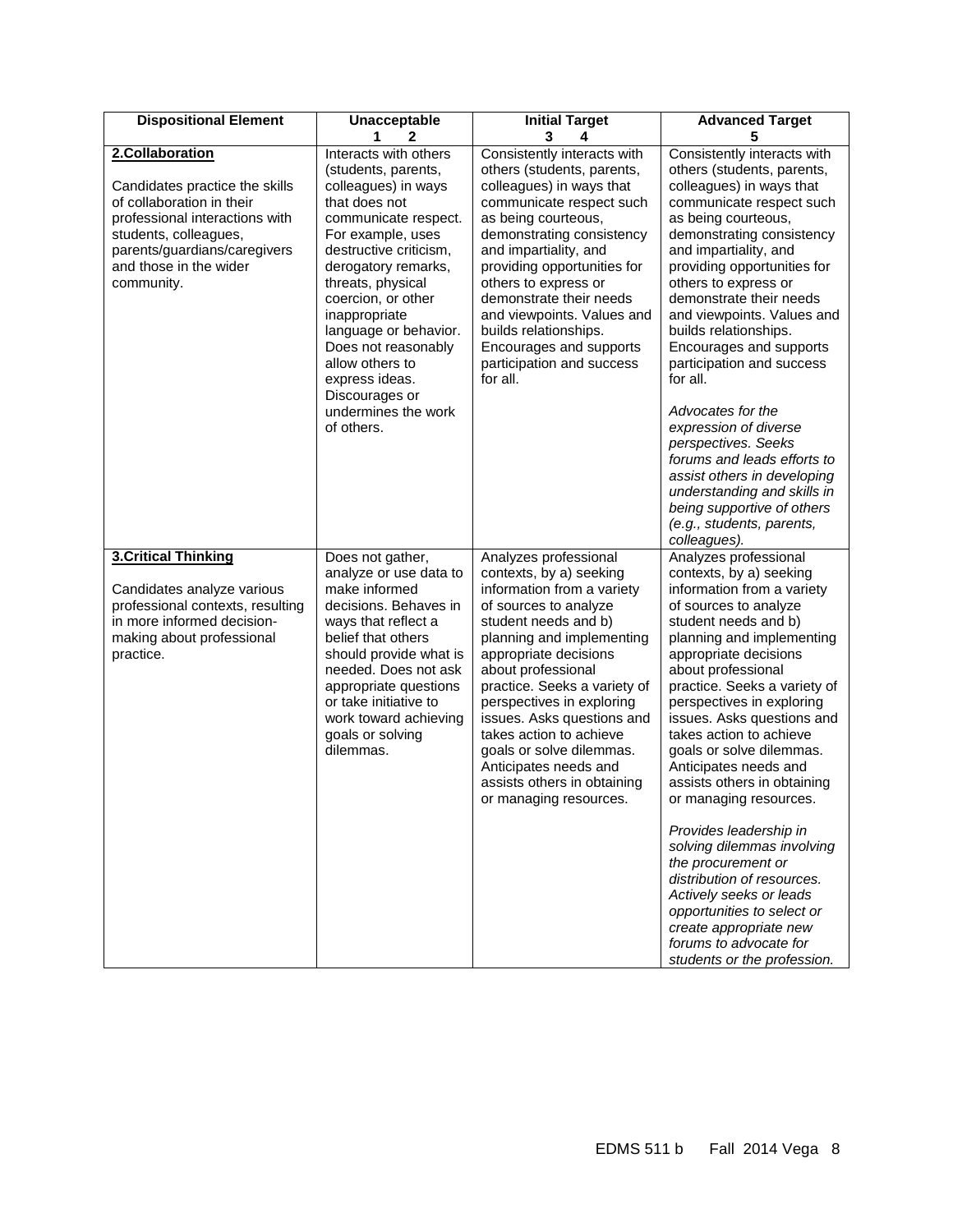| <b>Dispositional Element</b>                                                                                                                                | <b>Unacceptable</b>                                                                                                                                                                                                                                                                                                                                                                                                                                                                                                                                        | <b>Initial Target</b>                                                                                                                                                                                                                                                                                                                                                                                                                                                                                                       | <b>Advanced Target</b>                                                                                                                                                                                                                                                                                                                                                                                                                                                                                                                                                                                                                                                                                                                                                         |
|-------------------------------------------------------------------------------------------------------------------------------------------------------------|------------------------------------------------------------------------------------------------------------------------------------------------------------------------------------------------------------------------------------------------------------------------------------------------------------------------------------------------------------------------------------------------------------------------------------------------------------------------------------------------------------------------------------------------------------|-----------------------------------------------------------------------------------------------------------------------------------------------------------------------------------------------------------------------------------------------------------------------------------------------------------------------------------------------------------------------------------------------------------------------------------------------------------------------------------------------------------------------------|--------------------------------------------------------------------------------------------------------------------------------------------------------------------------------------------------------------------------------------------------------------------------------------------------------------------------------------------------------------------------------------------------------------------------------------------------------------------------------------------------------------------------------------------------------------------------------------------------------------------------------------------------------------------------------------------------------------------------------------------------------------------------------|
|                                                                                                                                                             | 1<br>$\mathbf{2}$                                                                                                                                                                                                                                                                                                                                                                                                                                                                                                                                          | 3<br>4                                                                                                                                                                                                                                                                                                                                                                                                                                                                                                                      | 5                                                                                                                                                                                                                                                                                                                                                                                                                                                                                                                                                                                                                                                                                                                                                                              |
| 4. Professional Ethics<br>Candidates make and act on<br>well-reasoned, principled<br>judgments.                                                             | Fails to consistently<br>honor the needs and<br>best interests of<br>students, the work<br>setting (school,<br>district, university) or<br>profession.<br>Demonstrates a<br>pattern of<br>unprofessional<br>behavior such as<br>absence, tardiness,<br>failure to complete<br>tasks, inappropriate<br>dress or personal<br>behavior, violation of<br>confidentiality,<br>academic dishonesty<br>(e.g., plagiarism,<br>cheating), or<br>imposition of personal                                                                                              | Consistently honors the<br>needs and best interests of<br>students, the work setting<br>(school, district, university),<br>and the profession. Makes<br>well-reasoned, principled<br>judgments regarding<br>professional behaviors<br>such as promptness, task<br>completion, maintaining<br>confidentiality, academic<br>honesty, and appropriate<br>separation of personal and<br>professional domains.                                                                                                                   | Consistently honors the<br>needs and best interests of<br>students, the work setting<br>(school, district, university),<br>and the profession. Makes<br>well-reasoned, principled<br>judgments regarding<br>professional behaviors<br>such as promptness, task<br>completion, maintaining<br>confidentiality, academic<br>honesty, and appropriate<br>separation of personal and<br>professional domains.<br>Actively seeks or leads<br>forums to advocate for<br>professional conditions and<br>resources that will improve<br>learning outcomes for<br>students or the profession.                                                                                                                                                                                           |
|                                                                                                                                                             | religious or political                                                                                                                                                                                                                                                                                                                                                                                                                                                                                                                                     |                                                                                                                                                                                                                                                                                                                                                                                                                                                                                                                             |                                                                                                                                                                                                                                                                                                                                                                                                                                                                                                                                                                                                                                                                                                                                                                                |
|                                                                                                                                                             | views upon others.                                                                                                                                                                                                                                                                                                                                                                                                                                                                                                                                         |                                                                                                                                                                                                                                                                                                                                                                                                                                                                                                                             |                                                                                                                                                                                                                                                                                                                                                                                                                                                                                                                                                                                                                                                                                                                                                                                |
| <b>5.Reflective Teaching and</b><br>Learning<br>Candidates critically review<br>their professional practice and<br>the impact it has on student<br>success. | Does not critically<br>evaluate own<br>professional practice<br>or performance (e.g.,<br>interactions, written<br>work, formal and<br>informal<br>assessments) and the<br>impact on student<br>success. Fails to see<br>the need for positive<br>change. Does not<br>provide substantive<br>suggestions for<br>positive self-<br>improvement. Rejects<br>suggestions from<br>others directly or by<br>failing to act. Offers<br>excuses and/or<br>assigns blame for<br>negative results to<br>students, parents,<br>colleagues,<br>supervisors, or others. | Demonstrates<br>understanding of the<br>relevant teaching/learning<br>standards. Consistently<br>evaluates own professional<br>practice and performance<br>(e.g., interactions, written<br>work, formal and informal<br>assessments) and the<br>impact on student success.<br>Generates ideas for<br>potential improvements or<br>revisions and applies them<br>to future professional<br>practice and performance.<br>Is open-minded and<br>positive when receiving<br>feedback from others, and<br>acts upon suggestions. | Demonstrates<br>understanding of the<br>relevant teaching/learning<br>standards. Consistently<br>evaluates own professional<br>practice and performance<br>(e.g., interactions, written<br>work, formal and informal<br>assessments) and the<br>impact on student success.<br>Generates ideas for<br>potential improvements or<br>revisions and applies them<br>to future professional<br>practice and performance.<br>Is open-minded and<br>positive when receiving<br>feedback from others, and<br>acts upon suggestions.<br>Actively seeks further<br>information and<br>perspectives from others to<br>evaluate own performance<br>and demonstrates in depth<br>analysis and synthesis of<br>viewpoints. Applies<br>relevant teaching/learning<br>standards in their work. |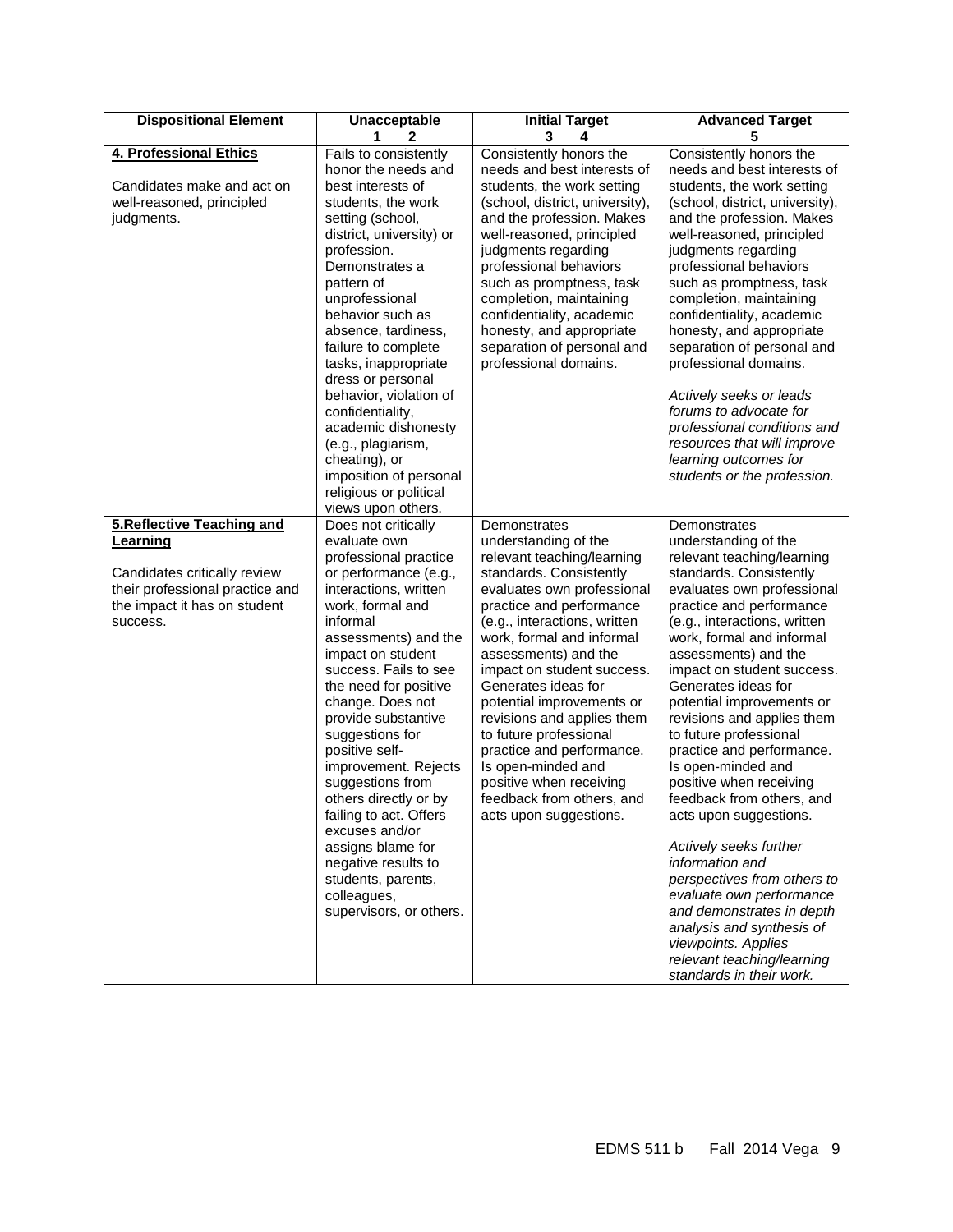| <b>Dispositional Element</b>                                                                                                                              | <b>Unacceptable</b><br>1<br>$\mathbf{2}$                                                                                                                                                                                                                                                                                                                                                                     | <b>Initial Target</b><br>3<br>4                                                                                                                                                                                                                                                                                                                                                                                                                                                                                                      | <b>Advanced Target</b><br>5                                                                                                                                                                                                                                                                                                                                                                                                                                                                                                          |
|-----------------------------------------------------------------------------------------------------------------------------------------------------------|--------------------------------------------------------------------------------------------------------------------------------------------------------------------------------------------------------------------------------------------------------------------------------------------------------------------------------------------------------------------------------------------------------------|--------------------------------------------------------------------------------------------------------------------------------------------------------------------------------------------------------------------------------------------------------------------------------------------------------------------------------------------------------------------------------------------------------------------------------------------------------------------------------------------------------------------------------------|--------------------------------------------------------------------------------------------------------------------------------------------------------------------------------------------------------------------------------------------------------------------------------------------------------------------------------------------------------------------------------------------------------------------------------------------------------------------------------------------------------------------------------------|
| <b>6.Life-Long Learning</b><br>Candidates recognize the need<br>for and are committed to<br>actively seeking new<br>knowledge, skills and<br>experiences. | Does not consistently<br>demonstrate<br>intellectual<br>engagement with<br>material or others<br>(e.g., peers,<br>instructors, students).<br>Verbal and written<br>contributions do not<br>demonstrate<br>familiarity with<br>required material.<br>Fails to ask questions<br>or make thoughtful<br>references to<br>concepts of study.<br>Fails to meet<br>professional<br>standards in written<br>work and | Demonstrates intellectual<br>engagement with material<br>and others (e.g., peers,<br>instructors, students).<br>Seeks and takes<br>advantage of learning<br>opportunities to stay<br>professionally current,<br>acquire new knowledge,<br>skills, and experiences. Is<br>familiar with relevant<br>professional organizations,<br>current research, and<br>interdisciplinary practices.<br>Makes connections<br>between concepts,<br>experiences, and content.<br>Seeks and uses<br>contemporary theory,<br>research, and data-based | Demonstrates intellectual<br>engagement with material<br>and others (e.g., peers,<br>instructors, students).<br>Seeks and takes<br>advantage of learning<br>opportunities to stay<br>professionally current,<br>acquire new knowledge,<br>skills, and experiences. Is<br>familiar with relevant<br>professional organizations,<br>current research, and<br>interdisciplinary practices.<br>Makes connections<br>between concepts,<br>experiences, and content.<br>Seeks and uses<br>contemporary theory,<br>research, and data-based |
|                                                                                                                                                           | participation. Argues<br>point of view in terms<br>of personal<br>experience or hearsay<br>rather than<br>understanding of<br>theory, research, or<br>data-based evidence.                                                                                                                                                                                                                                   | evidence to inform<br>instruction.                                                                                                                                                                                                                                                                                                                                                                                                                                                                                                   | evidence to inform<br>instruction.<br>Seeks further information<br>and engages others in<br>intellectual discussions.<br>Creates learning<br>opportunities for self and<br>others. Is actively involved<br>in professional groups and<br>associations, or other<br>professional decision-<br>making bodies. Analyzes,<br>synthesizes and evaluates<br>material in order to provide<br>professional development<br>for others.                                                                                                        |

#### **Clip of the Week 5 points**

- Sign up for a date when you will be responsible for presenting a current news item in K-12 education (5-10 minutes).
- The item may pertain to local, national or international issues or can be connected to topics covered in this class.
- Summarize and explain the importance or relevance of the news to your classmates.
- After you present your current event, go to the Cougar Courses site and submit a one-sentence report as the "Current Events" assignment (the date, topic, and source of your report), so that you can receive credit.
- Submit your statement by December 3.

#### **Reflections/Reading Log 10 points**

The reflections provide an opportunity to discuss teaching and learning through the assigned readings for each session.

- Do not summarize.
- Respond to the readings: agree, disagree, note specific ideas, etc.
- Challenge yourself to make personal, community, and global connections to the content and to take consider implications for the classroom.
- Entries should be one page in length. A sample is provided in Cougar Courses.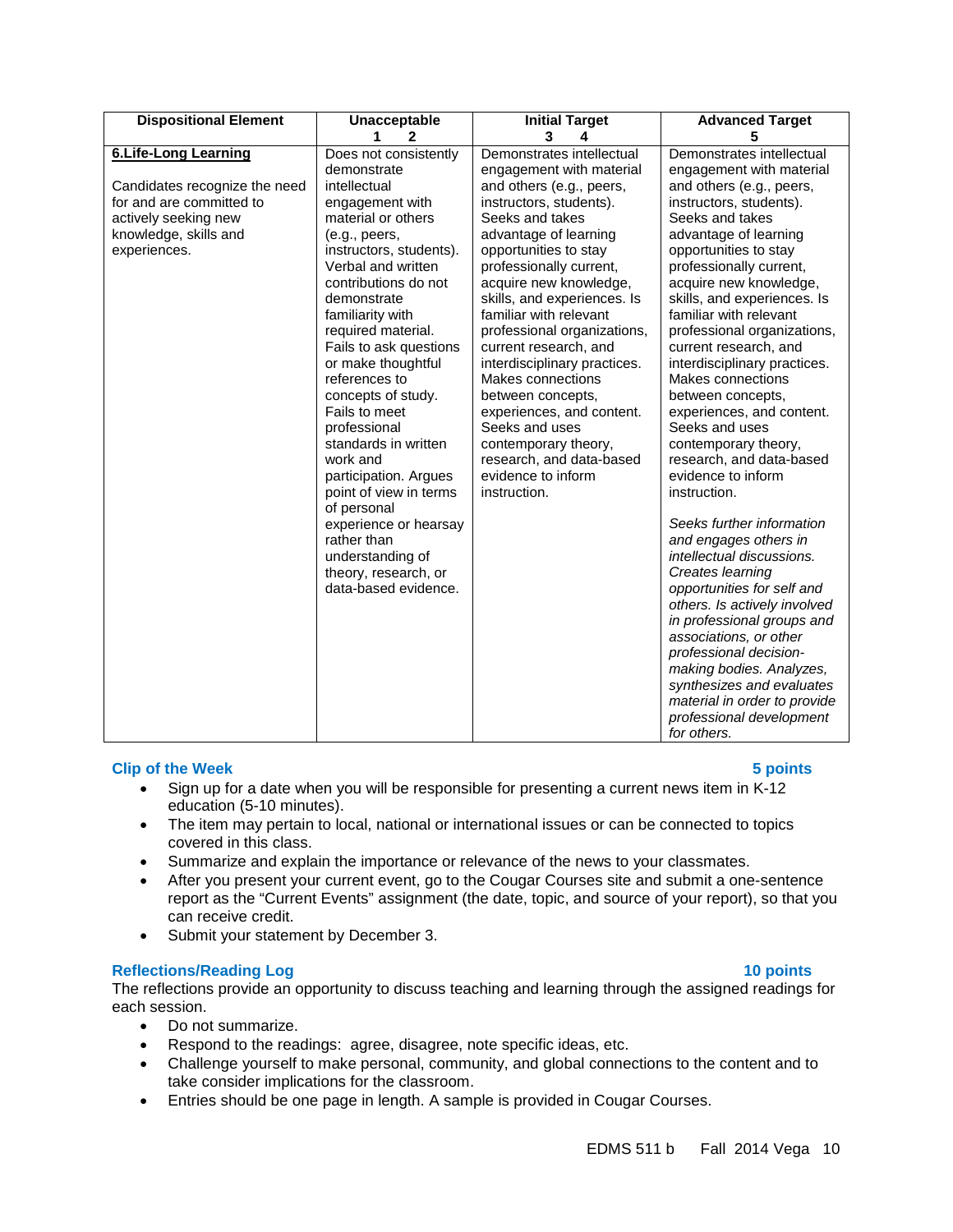- Journal entries for Wednesday's class must be submitted via the Cougar Courses site *prior* to class by 11:59 PM Tuesday.
- See the schedule for reflection due dates.
- No credit will be given for late submissions of reflections.
- If for some reason you do not have access to Cougar Courses for a timely submission, you may email the journal entry to me at [vvega@csusm.edu.](mailto:vvega@csusm.edu)

#### <span id="page-10-0"></span>**Reading Reflection Rubric**

| Approaching Standards                      | <b>Meets Standards</b>                           |
|--------------------------------------------|--------------------------------------------------|
| 1 Point                                    | 2 Points                                         |
| Reflection summarized the reading          | Reflection shows a response through agreement,   |
| No indication of agreement/disagreement or | disagreement or notation of specific ideas       |
| notation of specific ideas                 | Clear and appropriate connections to the content |
| Vague connections were made                | were evident                                     |
| Classroom implementation ideas were vague  | Implementation ideas are clear and specific.     |

### **Student Learning Profile 15 points** 15 points

#### **Task Guidelines**

- Identify a student to observe (not in a SDC or RSP pull out program)
- Chose a child that represents a non regular education student: English Learner, student that is an accelerated learner, student who has a special education label under IDEA or ADA, or has participated in a SAT.
- Make sure the teacher understands that you are not helping in the classroom during this observation
- Observe the student for 60 minutes (must include learning activities)
- It is NOT REQUIRED to see the student's records. These are confidential and you may not have access. If you are able to read the child's record include that in your background report.
- Remember to keep all information about your student confidential. Use pseudonyms (false names) for the child, the child's teacher and the school.
- Take objective notes on the student's behavior.
- Make educational recommendations for the student.

#### **Write a 3 page paper with 2 parts**

#### **Part I Student Data**

This part of the report is only a documentation of what you see and hear. DO NOT include any opinions.

#### **Part II Summary Recommendations**

• Write a summary of curriculum recommendations and instructional modifications.

| орэсгистоп<br><u>UNIN IN WILL GROOT UU IN WUNTU</u><br>טווועט ט |                                |                                        |  |
|-----------------------------------------------------------------|--------------------------------|----------------------------------------|--|
| <b>Below Standards</b>                                          | <b>Approaching Standards</b>   | <b>Meets Standards</b>                 |  |
| 1 Point                                                         | 2-3 Points                     | 4-5 Points                             |  |
| Observation does not identify                                   | Observation identifies some    | Observation clearly and concisely      |  |
| learning and social behavior                                    | learning and social behaviors  | identifies major learning and social   |  |
| characteristics.                                                | characteristics.               | behavior characteristics               |  |
| Observation notes do not                                        | Observation notes include      | Observation notes include clear and    |  |
| include curriculum                                              | some curriculum                | appropriate recommendations for        |  |
| recommendations.                                                | recommendations but could      | curriculum.                            |  |
|                                                                 | be clearer.                    |                                        |  |
| Instructional implications are                                  | Instructional implications are | Instructional implications are clearly |  |
| not understood or                                               | addressed but not fully        | understood and addressed               |  |
| addressed.                                                      | understood                     |                                        |  |

#### **Observation – Child in the classroom Rubric 15 points**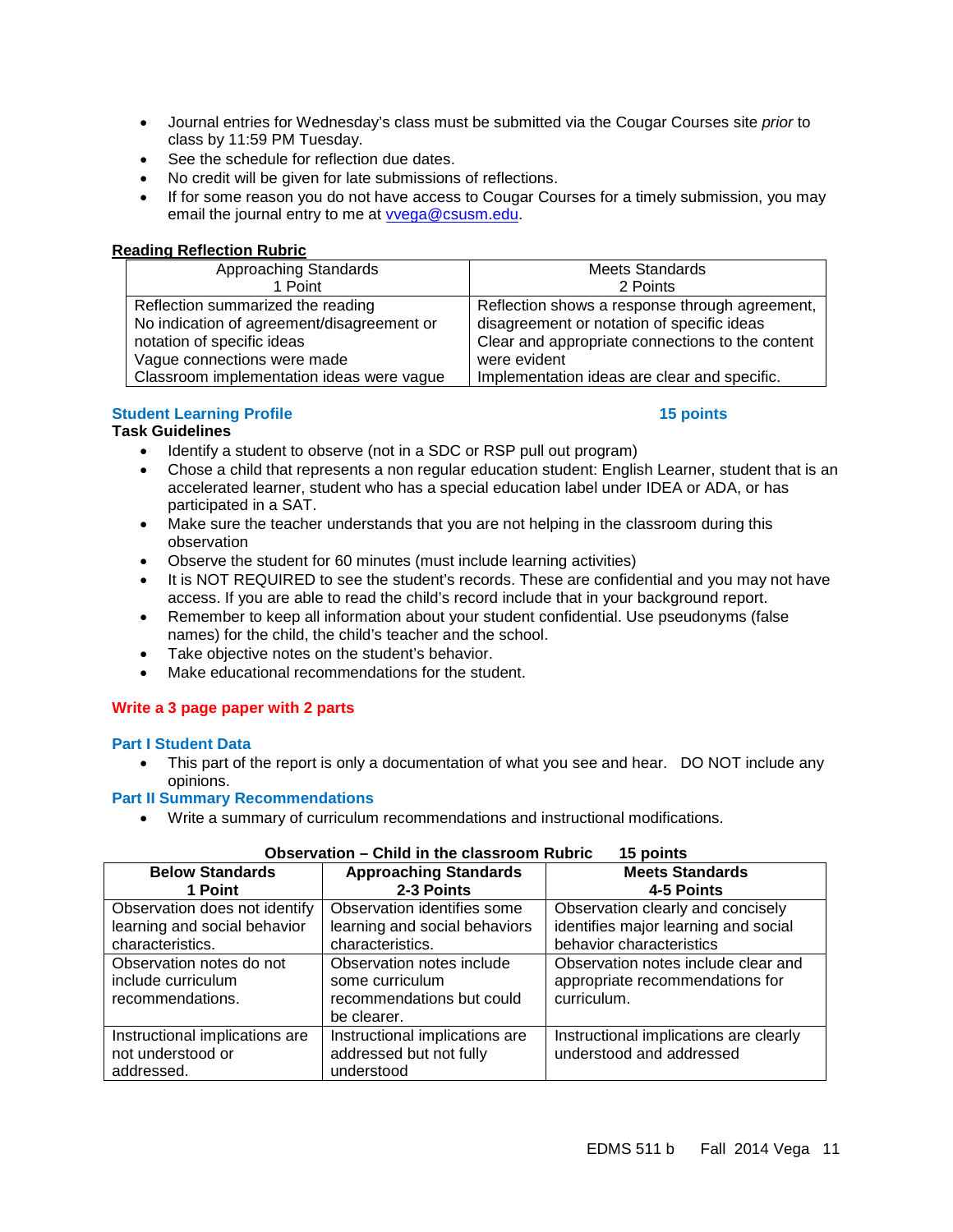#### **Management Plan Grid 15 points** 15 points and 15 points and 15 points and 15 points and 15 points and 15 points and 15 points and 15 points and 15 points and 15 points and 15 points and 15 points and 15 points and 15 poin

- In this activity you will fill in a classroom management grid as directed.
- You may brainstorm with others in class to work on your plan.
- The plan will consist of statements of your guiding principles of classroom management.
- For each principle you will describe two strategies that demonstrate how you will apply your principles. Each strategy will also include a rationale detailing how your strategies illustrate your classroom management principles.
- Your task will be to fill each square of the grid for five key elements of classroom management.
- You will also write a simple one-page newsletter detailing your classroom rules, etc.

#### <span id="page-11-0"></span>**Management Grid Rubric**

| <b>Below Standard</b><br>1 Point  | <b>Approaching Standards</b><br>2-3 Points | <b>Meeting Standards</b><br>4-5 Points |
|-----------------------------------|--------------------------------------------|----------------------------------------|
| Few key elements of each          | Some key elements of each                  | Key elements of each principle         |
| principle are clear within the    | principle are clear within the             | are clear and precise within the       |
| principle statements.             | principle statements.                      | principle statements.                  |
| Few identified strategies are     | Some identified strategies are             | Identified strategies are              |
| appropriate and meet few          | appropriate and meet some                  | appropriate and meet                   |
| assignment requirements           | assignment requirements                    | assignment requirements                |
| Rationales are unclear and        | Rationales are clear                       | Rationales are clear and               |
| unsupported                       | Parent newsletter shows some               | supported                              |
| Parent newsletter does not        | reflection of principles and               | Parent newsletter reflects             |
| reflect principles and rationales | rationales                                 | principles and rationales              |

#### **Peer Teaching Demonstration 15 points** 15 points

#### **Task Requirements**

- Sign up to facilitate a discussion on an assigned reading from Teach Like a Champion for one class session.
- You will work with a partner to prepare a 5-20 minute learning activity about the reading.
- The activity should engage the class and allow us to examine and apply material in a meaningful way.
- You will find a guide for peer presentations in the Cougar Course shell for this class. Follow this guide to complete your assignment.

#### **Below Standards 1 Point Approaching Standards 2 Points Meeting Standards 3 Points** Presentation described only one technique or strategy from the assigned reading. Peers were not engaged or actively involved in the actively involved in the discussion. Presentation included 2 teaching strategies learned from the assigned reading. Peers were somewhat engaged and/or actively involved in the class activity or discussion. Presentation described at least 3 teaching strategies from the assigned reading. Peers were engaged and actively involved in the class activity or discussion.

#### <span id="page-11-1"></span>**Presentation Rubric 15 Points**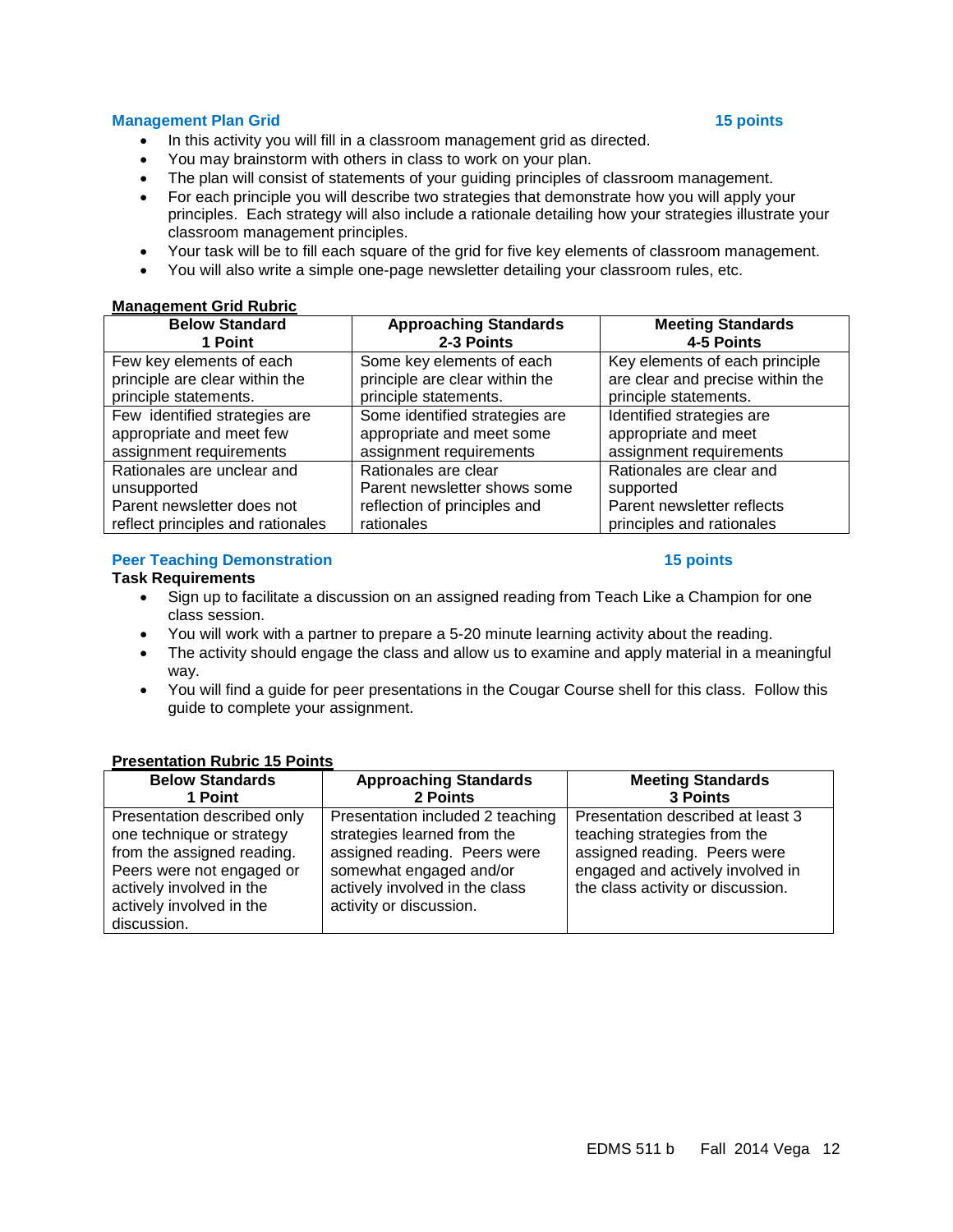## **Lesson Plan 20 Points**

### **Task Guidelines**

- Design a lesson using the lesson design template available at:<http://www.csusm.edu/education/CalTPA/StudentInfoTPA.html>
- Your lesson will address an English Language Arts standard
- This lesson is a joint assignment with 521 b
- Describe what you know about the learners and their context in detail.
- When describing students, identify English Learners and their levels of language acquisition, students who are accelerated learners, and students who need special education supports under IDEA &/or ADA include, readiness range (skills, reading, math and schooling), learning profiles, interests, talents, and culture for all students.
- Design a differentiated lesson plan.
- Consider the lesson you are revising, what content, process, and products does the lesson incorporate?
- How could you revise the lesson to differentiate the content, process, or product for your students learning English, for your accelerated learners, and for your students with special needs?
- Address their individual needs based on their readiness (skills, reading, thinking & information), learning profile, interests, talents, and culture.
- Plan Implementation.
- All students need to feel comfortable and supported to maximize learning.
- What will you do to create an environment so the whole community values differentiation?

| <b>ELEMENT</b>                                                    | LEVEL $1 = 1$ point                                                                                                                                                                             | LEVEL $2 = 2$ points                                                                                                                                                                                                                                                   | LEVEL $3 = 3$ points                                                                                                                                                                                                                                              | LEVEL $4 = 4$ points                                                                                                                                                                                                                                                                                                                                              |
|-------------------------------------------------------------------|-------------------------------------------------------------------------------------------------------------------------------------------------------------------------------------------------|------------------------------------------------------------------------------------------------------------------------------------------------------------------------------------------------------------------------------------------------------------------------|-------------------------------------------------------------------------------------------------------------------------------------------------------------------------------------------------------------------------------------------------------------------|-------------------------------------------------------------------------------------------------------------------------------------------------------------------------------------------------------------------------------------------------------------------------------------------------------------------------------------------------------------------|
| The lesson<br>addresses the<br>content<br>standards               | <b>Utilizes</b><br>inappropriate and<br>irrelevant<br>materials and<br>inaccurately or<br>fails to address<br>the content<br>standards.<br>Evidence is<br>unconnected<br>across the<br>response | Utilizes limited materials<br>and ambiguously<br>addresses the content<br>standards. Materials<br>provide partial relevance<br>to the lesson and content<br>standards are<br>inconsistent. Evidence is<br>weakly connected and<br>inconsistent across the<br>response. | Utilizes appropriate<br>materials and<br>accurately addresses<br>content standards.<br>Materials provide<br>relevance to the<br>lesson and content<br>standards. Evidence<br>is connected across<br>the response.                                                 | Utilizes appropriate,<br>detailed and clear<br>materials and accurately<br>addresses content<br>standards. Materials<br>reinforce relevance to the<br>lesson and consistently<br>connect to the content<br>standards. Evidence is<br>purposefully connected<br>and reinforced across the<br>responses.                                                            |
| Student<br>activities are<br>appropriate to<br>the grade<br>level | Lesson plan is<br>inappropriate or<br>irrelevant to the<br>students' grade<br>level. Activities<br>are missing<br>connections to the<br>learning goals.                                         | Lesson plan is partially<br>appropriate to the<br>students' grade level.<br>Activities show limited<br>connections to the<br>learning goals.                                                                                                                           | Lesson plan is<br>appropriate and<br>relevant to the grade<br>level. Activities show<br>clear connections to<br>the learning goals.                                                                                                                               | Lesson plan is clear,<br>appropriate relevant and<br>engaging to the grade<br>level. Activities show<br>clear and consistent<br>connections to the<br>learning goal.                                                                                                                                                                                              |
| Assessment<br>of learning<br>goals                                | Assessment is not<br>related or<br>appropriate to the<br>learning goals.<br>The examples are<br>irrelevant to the<br>content standards.                                                         | Assessment is partially<br>related and ambiguously<br>addresses the learning<br>goal. Some examples<br>are minimally related to<br>the content standards.                                                                                                              | Assessment is clearly<br>related to the learning<br>goal. Assessments<br>clearly address pre,<br>formative, and<br>summative. They are<br>appropriate for the<br>grade level and<br>special needs<br>students. They are<br>placed appropriately<br>in the lesson. | Assessment is directly<br>related and appropriate<br>to the learning goal.<br>Assessment address pre<br>assessment, formative,<br>and summative learning<br>objectives and are<br>purposely connected and<br>reinforced. Examples<br>given during<br>assessments relate to<br>content standards.<br>Assessment goals are<br>clear, consistent, and<br>convincing. |

#### <span id="page-12-0"></span>**Lesson Plan Rubric 20 Points**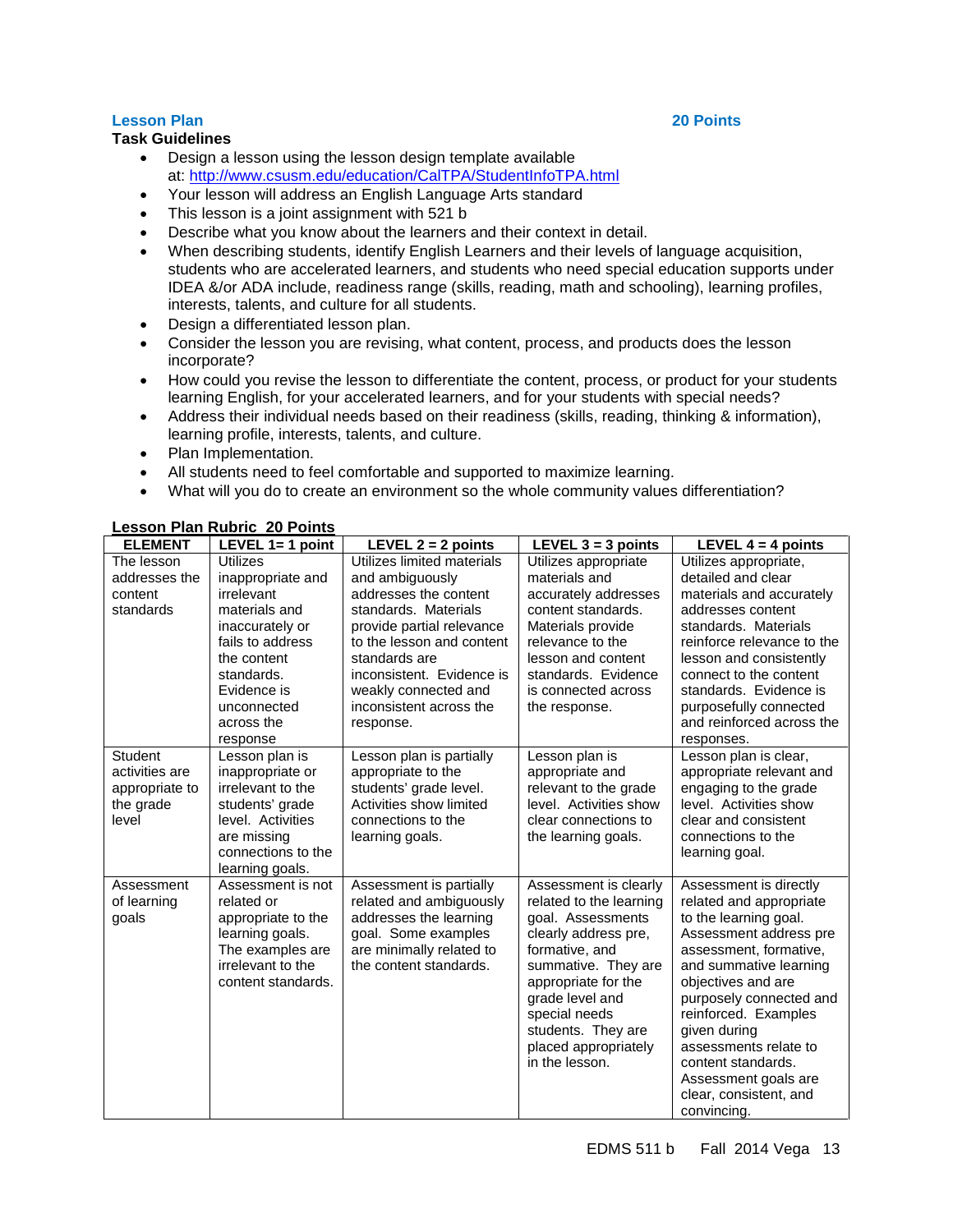| <b>ELEMENT</b>  | LEVEL $1=1$ point     | LEVEL $2 = 2$ points     | LEVEL $3 = 3$ points   | LEVEL $4 = 4$ points        |
|-----------------|-----------------------|--------------------------|------------------------|-----------------------------|
| Instructional   | Instructional         | Instructional strategies | Instructional          | Instructional strategies    |
| strategies and  | strategies are        | are limited and          | strategies clearly     | clearly connect to the      |
| student         | irrelevant and        | inconsistent and vaguely | connect to the         | student activities and the  |
| activities meet | student activities    | connected to the student | student activities and | learning goal. Student      |
| learning goals  | are unconnected       | activities and are       | the learning goal.     | activities are purposely    |
|                 | and inappropriate     | somewhat age             | Student activities are | and clearly derived from    |
|                 | to the instructional  | appropriate.             | revenant and derived   | the instructional           |
|                 | strategies and are    |                          | from the instructional | strategies and are age      |
|                 | not grade level       |                          | strategies and are     | appropriate.                |
|                 | appropriate.          |                          | age appropriate        |                             |
| Differentiation | Differentiation is    | Differentiation is       | Differentiation is     | Differentiation is relevant |
| of students     | irrelevant to the     | inconsistent to the      | relevant to the        | and consistent to the       |
| learning        | description of        | description of students  | description of the     | description of students     |
| needs           | students and has      | and has minimal relation | students and relates   | and directly relates to the |
|                 | little or no relation | to the content standards | to the content         | content standards and       |
|                 | to the content        | and learning goals.      | standards and          | learning goals.             |
|                 | standards and         | Assessments are          | learning goals.        | Assessments are             |
|                 | learning goals.       | partially appropriate to | Assessments are        | appropriate for all         |
|                 | Assessments are       | students learning needs. | appropriate to         | students learning needs     |
|                 | inappropriate to      |                          | students learning      | with modifications for      |
|                 | students learning     |                          | needs.                 | students with special       |
|                 | needs.                |                          |                        | needs.                      |

#### **Student Assistance Team (SAT)/Student Study Team (SST) Process 10 points TASK Requirements and Guidelines**

- demonstrate knowledge of the use of the SAT model
	- recognize the various roles of the SAT members
	- examine support options for students based upon their unique individual characteristics
	- understand the use of pre-referral strategies and interventions to assist the child in class
	- clarify the initial procedures involved in identifying students for special education support

#### **Preparation**

- Complete the Pre-referral packet with observed characteristics of the student's behavior and learning or behavioral challenges, how the child's characteristics affect school performance, and possible strategies for supporting the student. (use *Pre-referral Intervention Manual* for reference)
- In groups of 4 meet and discuss your student. (teacher, facilitator, parent, and referring teacher)
- Complete the SAT Summary Sheet with each column filled out in items that would be covered in an SAT.
- Part of the packet will address the needs of the child that your group created as well as information from your text books and web sites you visited to complete your understanding of your child and areas that you need to address as a teacher. The web sites will provide information about the challenging student characteristic and strategies for supporting the student.

| <b>Approaching Standards</b>                      | <b>Meeting Standards</b>                           |
|---------------------------------------------------|----------------------------------------------------|
| 1 Point                                           | 2 Points                                           |
| Limited understanding of child's strengths, needs | Complete understanding of child's strengths, needs |
| and areas to be addressed                         | and areas to be addressed                          |
| SAT/SST summary sheet was missing some            | SAT/SST summary sheet was complete and             |
| information                                       | accurate                                           |
| Limited understanding of each participant's role  | Complete understanding of each participant's role  |
| Demonstrates some knowledge of the use and        | Demonstrates accurate knowledge of the use and     |
| purpose of the SST/SAT                            | purpose of the SST/SAT                             |
| Limited participation in group preparation and    | Full participation in group preparation and        |
| simulation                                        | simulation                                         |

#### <span id="page-13-0"></span>**SAT/SST Simulation Rubric 10 Points**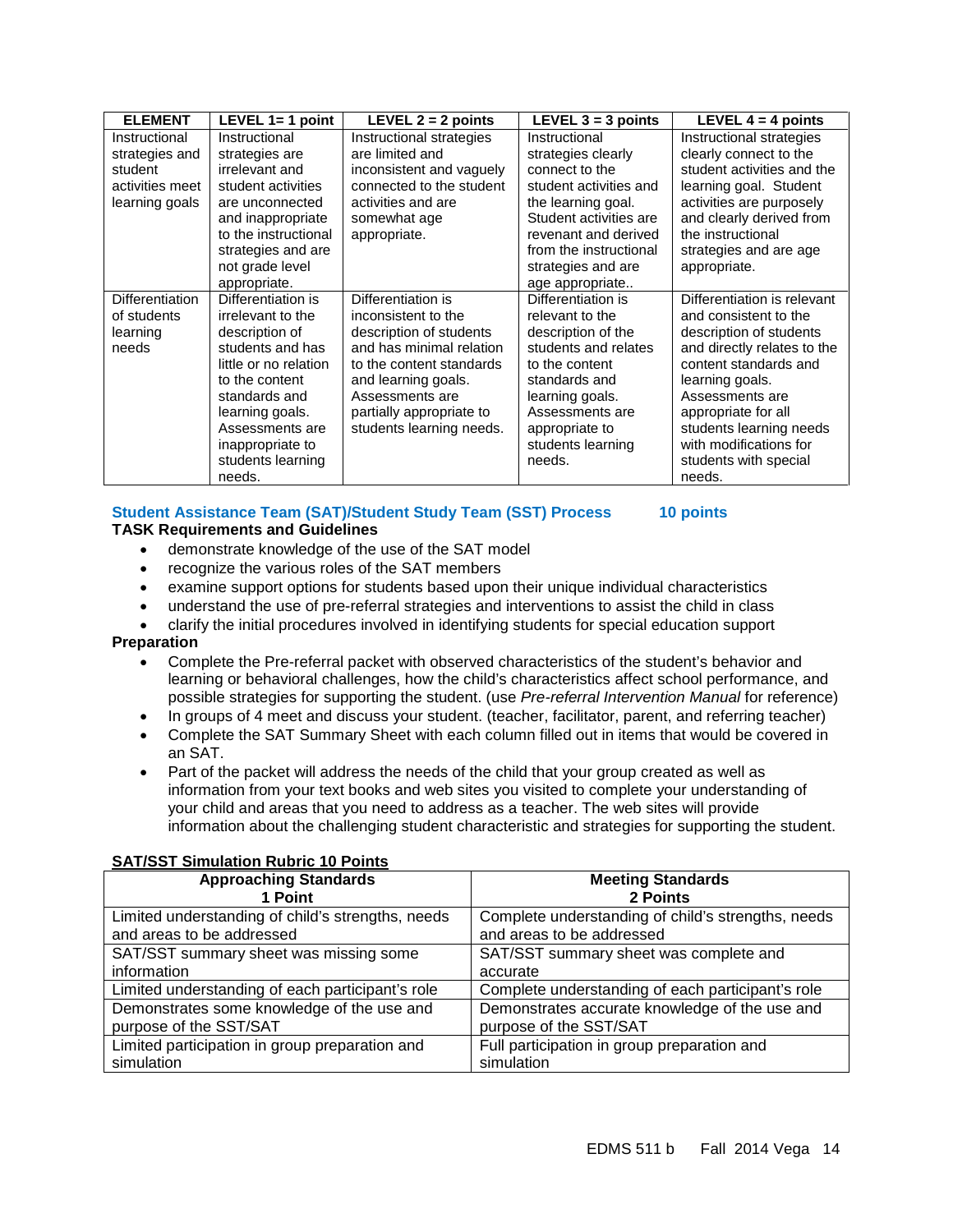### <span id="page-14-0"></span>**TENTATIVE SCHEDULE/COURSE OUTLINE**

The instructor reserves the right to alter the instructional timeline, add, delete, and/or change topics and assignments in response to individual and class needs.

| EDMS 511b - Teaching and Learning I<br>Wednesday $1:00 - 3:45$ |                                                                      |                                                                                          |  |  |
|----------------------------------------------------------------|----------------------------------------------------------------------|------------------------------------------------------------------------------------------|--|--|
| <b>SESSION</b>                                                 | <b>TOPIC</b>                                                         | <b>ASSIGNMENT</b>                                                                        |  |  |
| Session 1<br>Aug. 27                                           | <b>Course Overview</b><br>$\bullet$<br><b>Assignments Discussion</b> | Bring:<br>Syllabus<br><b>Textbooks</b><br>Your own culture bag                           |  |  |
| Session 2<br>September 3                                       | Setting High Academic Expectations                                   | Read:<br>TLC Chapter 1                                                                   |  |  |
| Session 3<br>September<br>10                                   | Planning that Ensures Academic<br>$\bullet$<br>Achievement           | Read:<br>TLC Chapter 2<br>Due: Reflection #1<br>Peer Teaching Demonstration #1           |  |  |
| Session 4<br>September<br>17                                   | <b>Structuring &amp; Delivering Lessons</b><br>$\bullet$             | Read:<br>TLC Chapter 3<br>Peer Teaching Demonstration #2                                 |  |  |
| Session 5<br>September<br>24                                   | <b>Engaging Students in Lessons</b><br>$\bullet$                     | Read:<br>TLC Chapter 4<br>Due: Reflection #2<br>Peer Teaching Demonstration #3           |  |  |
| Session 6<br>October 1                                         | Creating a Strong Classroom Culture                                  | Read:<br>TLC Chapter 5<br>Peer Teaching Demonstration # 4                                |  |  |
| Session 7<br>October 8                                         | Setting & Maintaining High Behavioral<br>$\bullet$<br>Expectations   | Read:<br>TLC Chapter 6<br>Due: Reflection #3<br>Peer Teaching Demonstration #5           |  |  |
| Session 8<br>October 15                                        | <b>Building Character and Trust</b><br>$\bullet$                     | Read:<br>TLC Chapter 7<br>Tomlinson: Chapter 5 (ebook)<br>Peer Teaching Demonstration #6 |  |  |
| Session 9<br>October 22                                        | Improving your Pacing<br>$\bullet$<br>Assessment                     | Read:<br>TLC Chapter 8<br>Due: Reflection #4<br>Peer Teaching Demonstration #7           |  |  |
| Session10<br>October 29                                        | Principles of Differentiation<br>$\bullet$<br>Lesson Plan Workshop   | Read:<br>TLC Chapter 9<br>Tomlinson: Chapter 1 and 2<br>(ebook)                          |  |  |
| Session 11<br>November 5                                       | <b>Curriculum Design</b><br>Lesson Plan Workshop<br>$\bullet$        | Read:<br>Tomlinson Chapters 5-6 - ebook<br>Due: Reflection #5                            |  |  |
| Session 12<br>November<br>12                                   | <b>Teaching Strategies</b><br>$\bullet$<br><b>RTI</b><br>$\bullet$   | Read:<br>Tomlinson: Chapter 7-8 - ebook<br>Due: Lesson Plan                              |  |  |
| Session 13<br>November<br>19                                   | SAT/SST<br><b>RTI</b><br>$\bullet$                                   | Read:<br>Turnbull Chapter 1 and 2<br>Due: Learning Profile                               |  |  |
| Session 14<br>November<br>26                                   | <b>SST Workshop</b>                                                  | Read:<br>Turnbull Chapter 3                                                              |  |  |